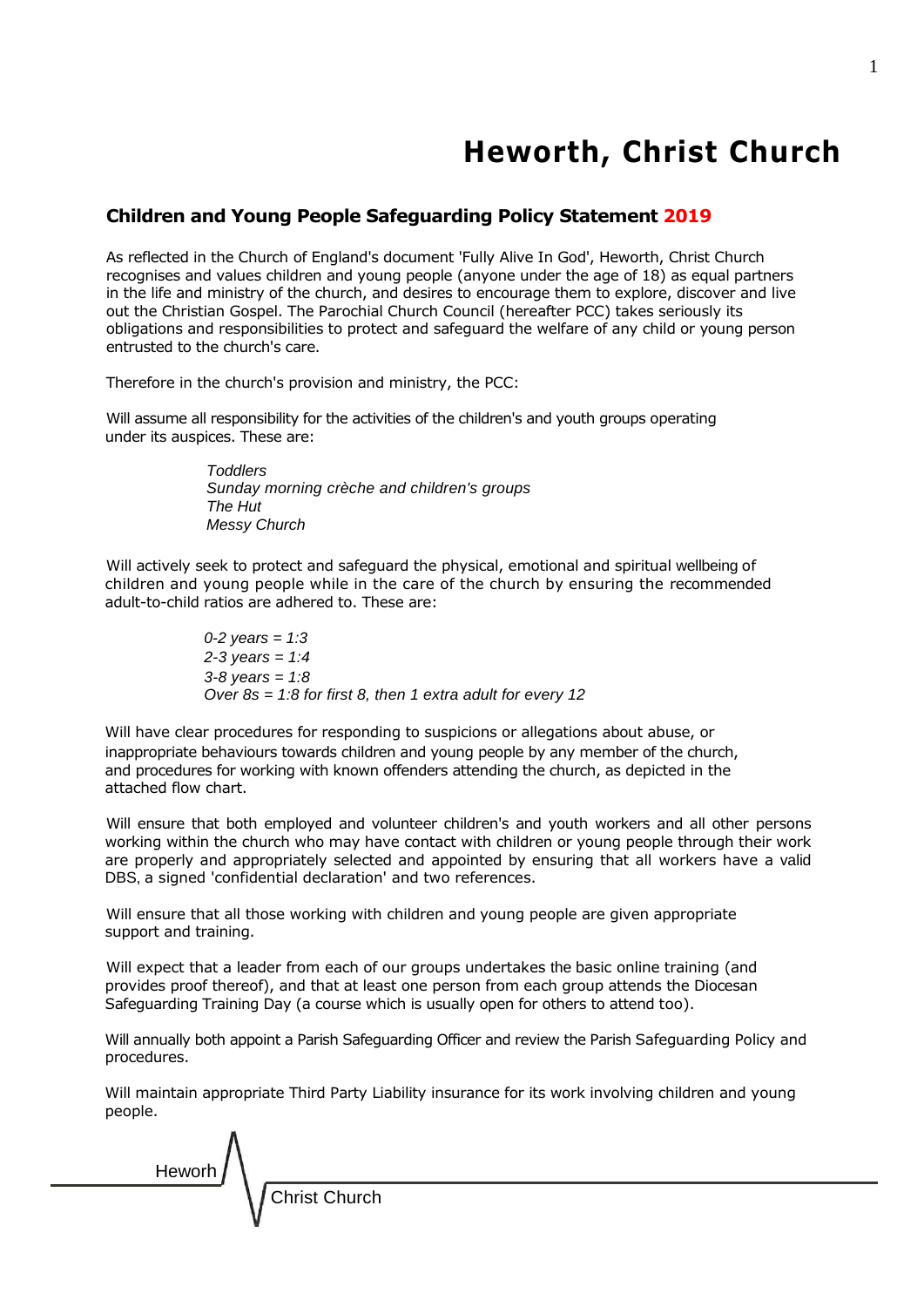## **Commitment to Children and Young People**

In accepting the Safeguarding Policy Statement, the PCC as agent of the whole church family in this Parish and within the Diocese of York is also committed:

To the children and young people, by:

- listening to and valuing all children and young people
- relating to children and young people effectively and appropriately by seeking to use age appropriate language and activities
- ensuring their protection and minimizing risk of harm by their involvement in any activities, both at the normal meeting place and when away from the normal meeting place, by providing risk assessments
- providing safe, relevant and engaging children's and youth work of the highest possible quality and with appropriate resources

To workers, volunteers and the Safeguarding Officer**,** by:

- providing and/or enabling the delivery of basic safeguarding training, which may include on-line training (see Appendix 1)
- providing clear systems and procedures for the recruitment and introduction of 'new' workers and volunteers (see Appendix 2)
- providing clear guidelines on what to do if a disclosure is made by a child (See Appendix 3)
- providing clear systems and procedures for dealing with concerns or allegations about abuse, as outlined in the attached flow chart (see Appendix 4). Promoting and maintaining healthy links with Diocesan and statutory childcare authorities as necessary.

### **Recruitment of Children and Youth Leaders, including DBS Disclosure:**

Great care will always be exercised in the appointment of suitable workers and volunteers to the church's work with children and young people. Where access to children is regular, expected or significant (i.e. a key part of their role even if they are not in regularly contact with children), the Diocesan policy and procedures will be strictly adhered to.

#### In Brief:

Anyone involved in the church's work with children and young people in this parish must:

- a) Provide proof of their identity.
- b) Provide 2 referees who have known the applicant for at least 3 years; one from a church setting and the other not.
- **c)** Complete a 'Confidential Declaration Form' in accordance with The Children Act 1989 and Rehabilitation of Offenders Act **1974/5.**
- d) Obtain an up to date and satisfactory 'Enhanced Disclosure' check.

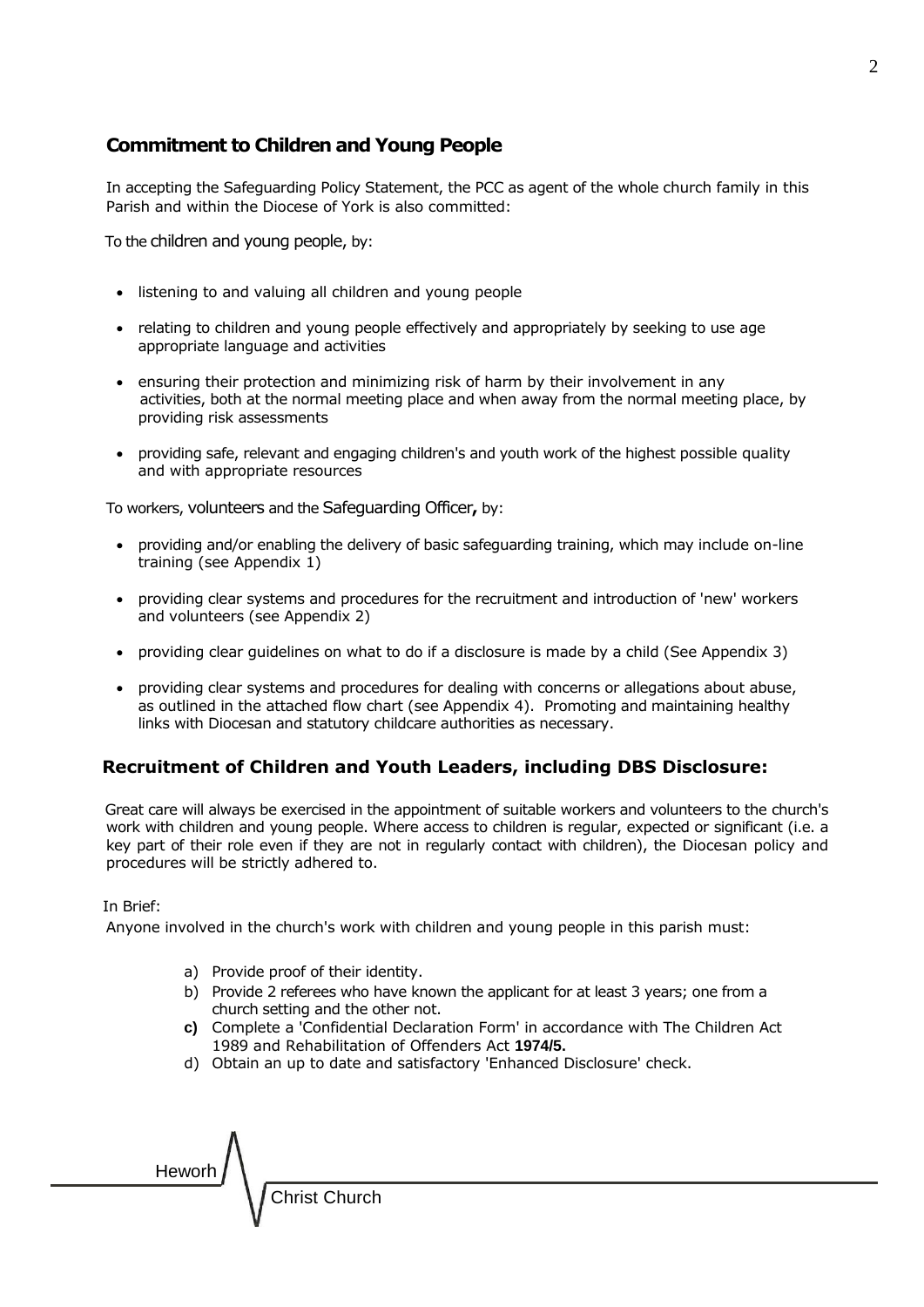#### **Note:**

Where a person has only occasional contact with young people, such as a supervised steward or helper at occasional events, the volunteer only need provide proof of identity, 2 referees and complete the Confidential Declaration Form.

Any increased involvement will necessitate a Enhanced Disclosure to be carried out. Please refer to the Diocese of York guide to DBS code of practice.

### **Child Protection — Definitions of Abuse**

The PCC recognises the following categories of abuse used by every local authority in England and Wales.

#### **Neglect**

Neglect is the persistent failure to meet a child's basic physical and/or psychological needs, likely to result in the serious impairment of the child's health or development. Neglect may occur during pregnancy as a result of maternal substance abuse. Once a child is born, neglect may involve a parent or carer failing to:

- provide adequate food, clothing and shelter (including exclusion from home or abandonment
- protect a child from physical and emotional harm or danger
- ensure adequate supervision (including the use of inadequate care-givers)
- ensure access to appropriate medical care or treatment
- and may also include neglect of, or unresponsiveness to, a child's basic emotional needs.

#### **Physical Abuse**

- Physical abuse may involve hitting, shaking, throwing, poisoning, burning or scalding, drowning, suffocating, or otherwise causing physical harm to a child.
- Physical harm may also be caused when a parent or carer fabricates the symptoms of, or deliberately induces, illness in a child.

#### **Sexual Abuse**

- Sexual abuse involves forcing or enticing a child or young person to take part in sexual activities, including prostitution, whether or not the child is aware of what is happening.
- Those activities may involve physical contact, including penetrative (e.g. rape, buggery or oral sex) or non-penetrative acts.
- They may include non-contact activities, such as involving children in looking at, or in the production of, sexual online images, watching sexual activities, or encouraging children to behave in sexually inappropriate ways.

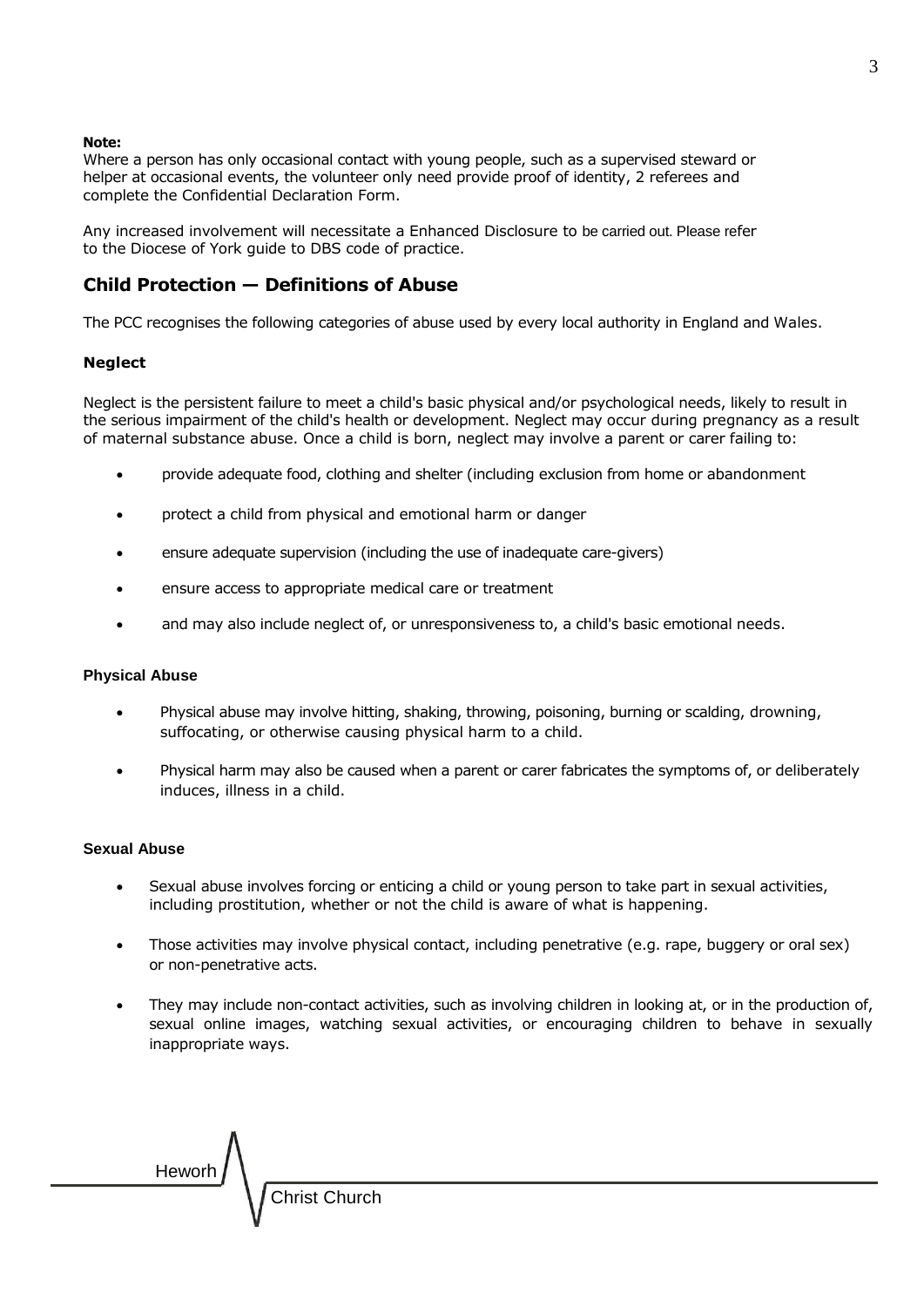#### **Emotional Abuse**

- Emotional abuse is the persistent emotional maltreatment of a child such as to cause severe and persistent adverse effects on the child's emotional development.
- It may involve conveying to children that they are worthless or unloved, inadequate, or valued only insofar as they meet the needs of another person.
- It may feature age or developmentally inappropriate expectations being imposed on children. These may include interactions that are beyond the child's developmental capability, as well as overprotection and limitation of exploration and learning, or preventing the child participating in normal social interaction.
- It may involve seeing or hearing the ill-treatment of another.
- It may involve serious bullying, causing children frequently to feel frightened or in danger, or the exploitation or corruption of children.
- Some level of emotional abuse is involved in all types of maltreatment of a child, though it may occur alone.

### **Organised Abuse**

- Organised abuse is defined as abuse involving one or more abusers and a number of children.
- The abusers concerned may be acting in concert to abuse children, sometimes acting in isolation, or may be using an institutional framework or position of authority to recruit children for abuse.

#### **Note**

A child may suffer more than one category of abuse mentioned here. Today we also need to be aware that a number of forms of abuse may potentially take place on-line.

#### **People Who May Pose A Risk To Children**

If there is good reason to believe that someone attending the church may pose a risk to children, either as a result of a criminal conviction or for any other reason, the first concern will necessarily be a full commitment to the protection of all children and young people.

Whilst extending appropriate pastoral care to an individual, the Incumbent and Church Wardens (or authorised agent such as the Rural Dean), will discuss with the Diocesan Child Protection Officer then meet with the individual and discuss boundaries that the person will be expected to keep a written agreement will be appropriate in such cases, and the PCC Safeguarding Officer and Diocesan Child Protection Officer informed and supplied with a copy of the written agreement.

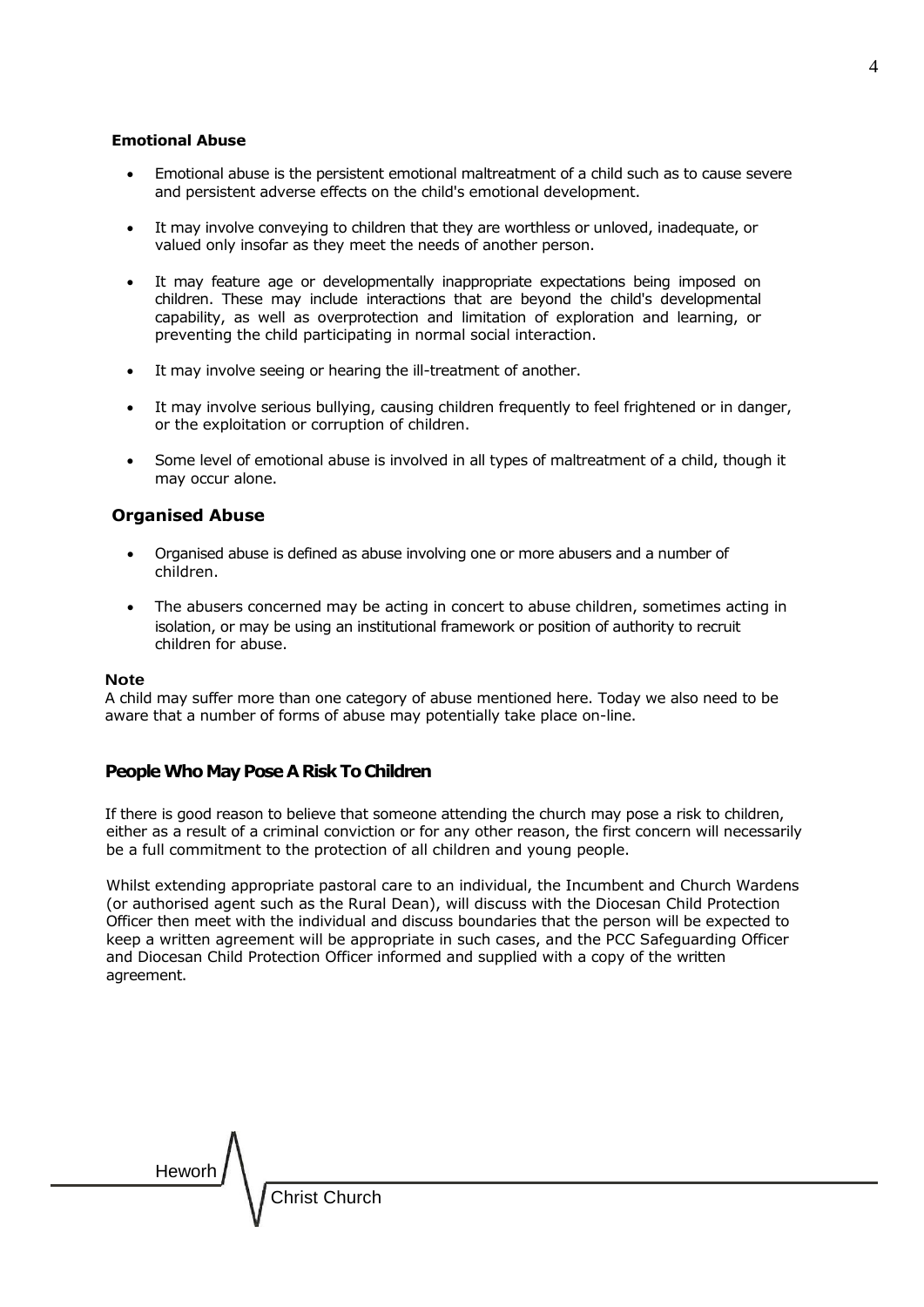### **Child Protection —Procedures for Referrals**

Church members, including children's and youth work leaders and volunteers, may have concerns about possible or actual inappropriate conduct or abuse which may have occurred within a church setting or within another context, but which is drawn to their attention in a church setting; in either event the following procedures should be observed:

- The role of a church member is not to investigate beyond establishing the basic facts so that a decision can be made about what further action, if any, needs to be taken (such as a referral to the investigating agencies).
- **.** Allow the child to speak, but be very careful not to say anything that may suggest or prompt a particular answer. Anything said by the child should be recorded immediately, using the actual words used by the child. It's so crucial to record immediately, that it's quite acceptable to jot things down in any format, on whatever you can write on, whatever might be to hand. Then, as soon as is possible, notes can be transferred to a more appropriate form with the original 'makeshift' notes attached.
- Reassure the child that you are listening carefully to them, but refrain from promising to 'keep a secret'. Make it clear that there might be circumstances in which you may have to tell someone else who you trust who might be able to help to sort things out.
- **Concerns or an allegation must be shared with the nominated PCC Safeguarding** Officer as soon as possible, or in their absence, with either the Incumbent or a Church Warden or another trusted adult, or with the Archdeacon. if the concern or allegation is about any of these people DO NOT share the concern with them. The concerns MUST be recorded, as must decisions of how to proceed, including rationale for those decisions and consultation with any other persons. If both are satisfied that the concerns are unfounded you need take no further action. However, the aforementioned record MUST still be kept, and a copy should be forwarded to the Archdeacon.
- If the concern is a childcare issue (i.e. not thought to be abuse related, but where the parents/carer or child may need support from relevant agencies), the nominated PCC Safeguarding Officer should make a referral to Social Services. However to do this will require parental permission. Seek further advice from Social Services or the Archdeacon.
- **·** If concerns remain the nominated PCC Safeguarding Officer should contact the Archdeacon.
- **•** If there are concerns that a child is suffering or is likely to suffer significant harm or is in immediate danger of harm, then a referral to Social Services or the Police should be made at once by the Church member or the Safeguarding Officer. Clearly state that you are making a "Child Protection Referral". Identify yourself and the Church you are representing. You must also advise the Archdeacon.
- **•** Any concerns in relation to child protection issues should be logged and retained securely by the Diocesan Secretary.

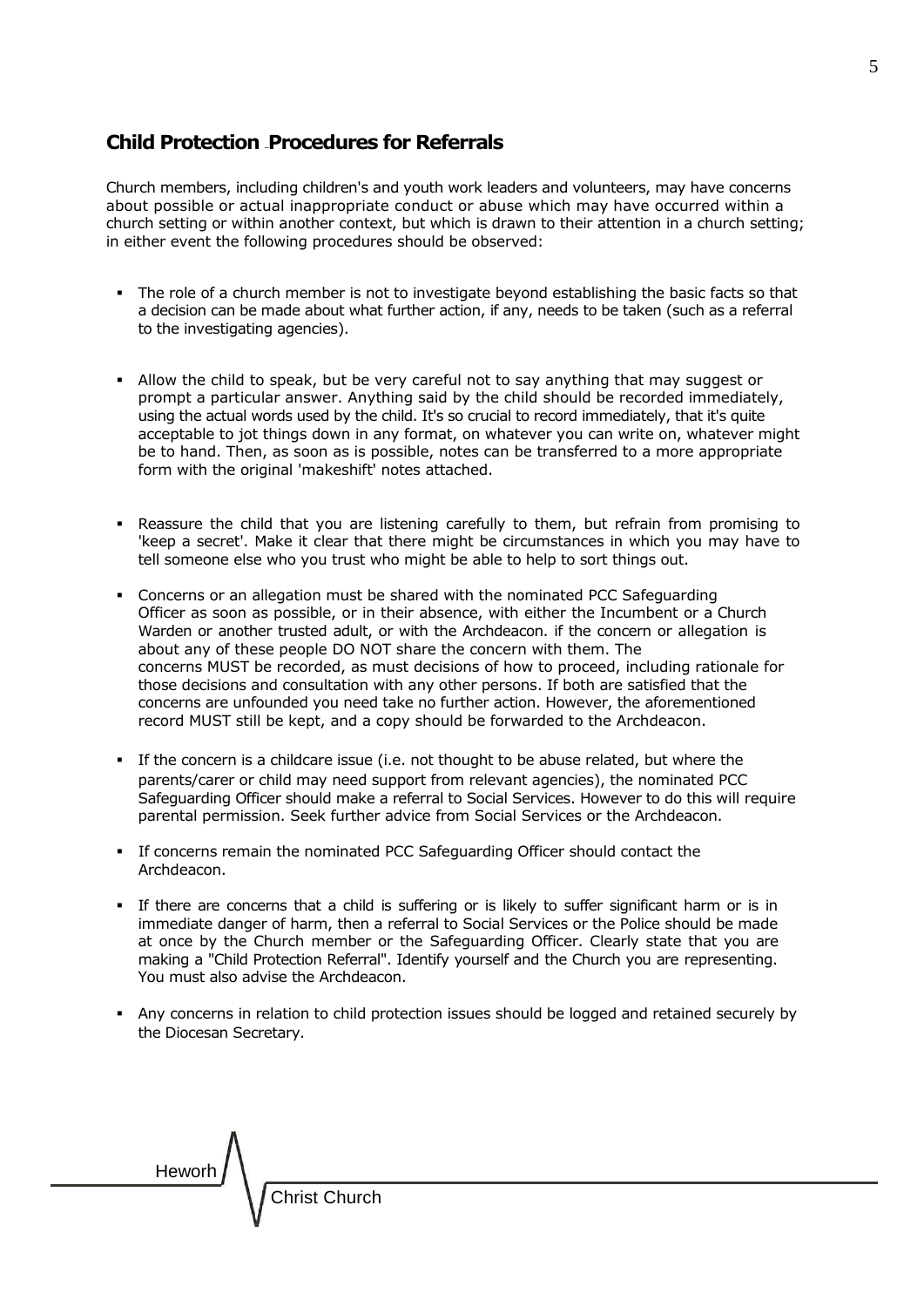### **Additional role of the PCC Safeguarding Officer**

- 1. The PCC Safeguarding Officer should support any church member raising or reporting a concern or allegation and make sure that the above procedures have been carried out appropriately.
- 2. Unless it is inappropriate in view of the nature of the allegation, the incumbent or Church Wardens should be informed of any referral being made as well as the Archdeacon. Do not discuss with anyone else.
- 3. Careful consideration should also be given as to whether the Parish's insurers should be contacted and advised of the incident or allegation.
- 4. If the PCC Safeguarding Officer is unsure, or feels they need to take further advice, they should contact the Archdeacon in the first instance, Social Services or alternatively the Churches Child Protection Advisory Service Help line (see useful telephone numbers).
- 5. In the event of the Archdeacon being unavailable within a reasonable time, another of the Archdeacons should be contacted. Alternatively telephone the Churches Child Protection Advisory Service Help Line. (See useful telephone numbers).

# **Data Protection**

The Data Protection Act 2018 came into force in May 2018. It contains the principles governing the use of personal data; that the information is used fairly, lawfully and transparently. There is nothing in Data Protection legislation that limits appropriate disclosure in order to protect a child, young person or adult who might be at risk. What matters is that our information sharing should be reasonable and proportionate

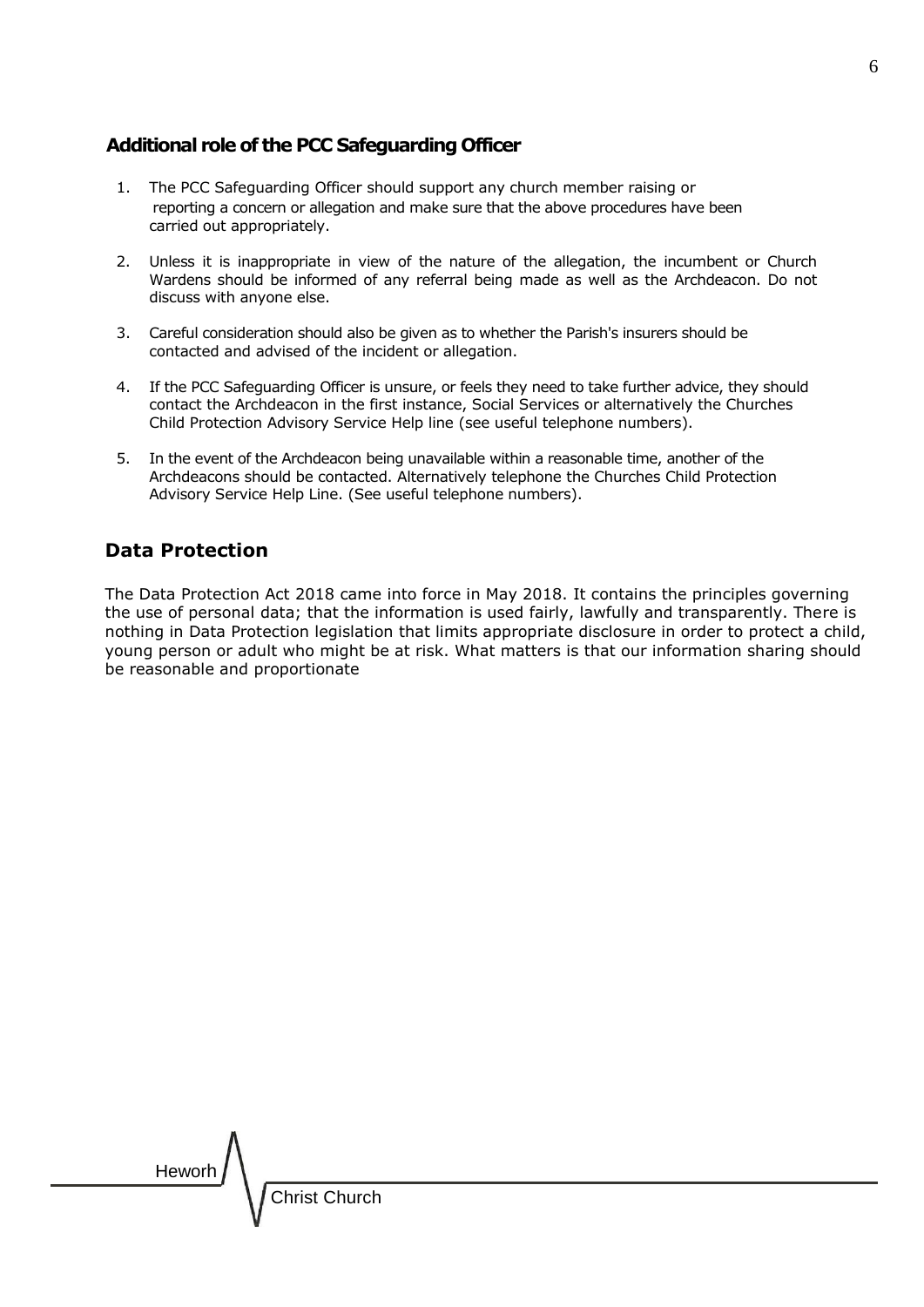### **Policy Adoption**

This policy is formally adopted by the Parochial Church Council, who also commit to reviewing it on an annual basis.

 $\_$  , and the set of the set of the set of the set of the set of the set of the set of the set of the set of the set of the set of the set of the set of the set of the set of the set of the set of the set of the set of th

 **\_\_\_\_\_\_\_\_\_\_\_\_\_\_\_\_\_\_\_\_\_\_\_\_\_\_\_\_** 

Signed:

**Rev. Paul Deo – Incumbent Tom Whiteford – Church Warden**

**Anne Tong – Church Warden**

Date.

# **Useful Telephone numbers:**

Church Safeguarding Officer: Jackie Holmes – 01904 426401 and 07516018028 email [jackie.holmes81@yahoo.com](mailto:jackie.holmes81@yahoo.com)

Diocesan Safeguarding Adviser: Julie O'Hara tel:01904 699524 and 07551 124951 email safeguarding@yorkdiocese.org

Social Services 01904 555111 (8.30-5.00)

Child Safeguarding Team: 01904 551900 Emergency Duty Team: 08450 349417

Local Police: 101

Ecclesiastical Insurance Group (NB: Contact with the FIG should only be undertaken following discussion with the Archdeacon or Diocesan Secretary if it is with regard to a confidential child protection related complaint or concern)

Write to:

**The Managing Director Ecclesiastical Insurance Group Beaufort House Brunswick Road Gloucester Gil 1 JZ** and marked "Strictly Private and Confidential"

If it is an emergency, call 01452 528533

Heworh Christ Church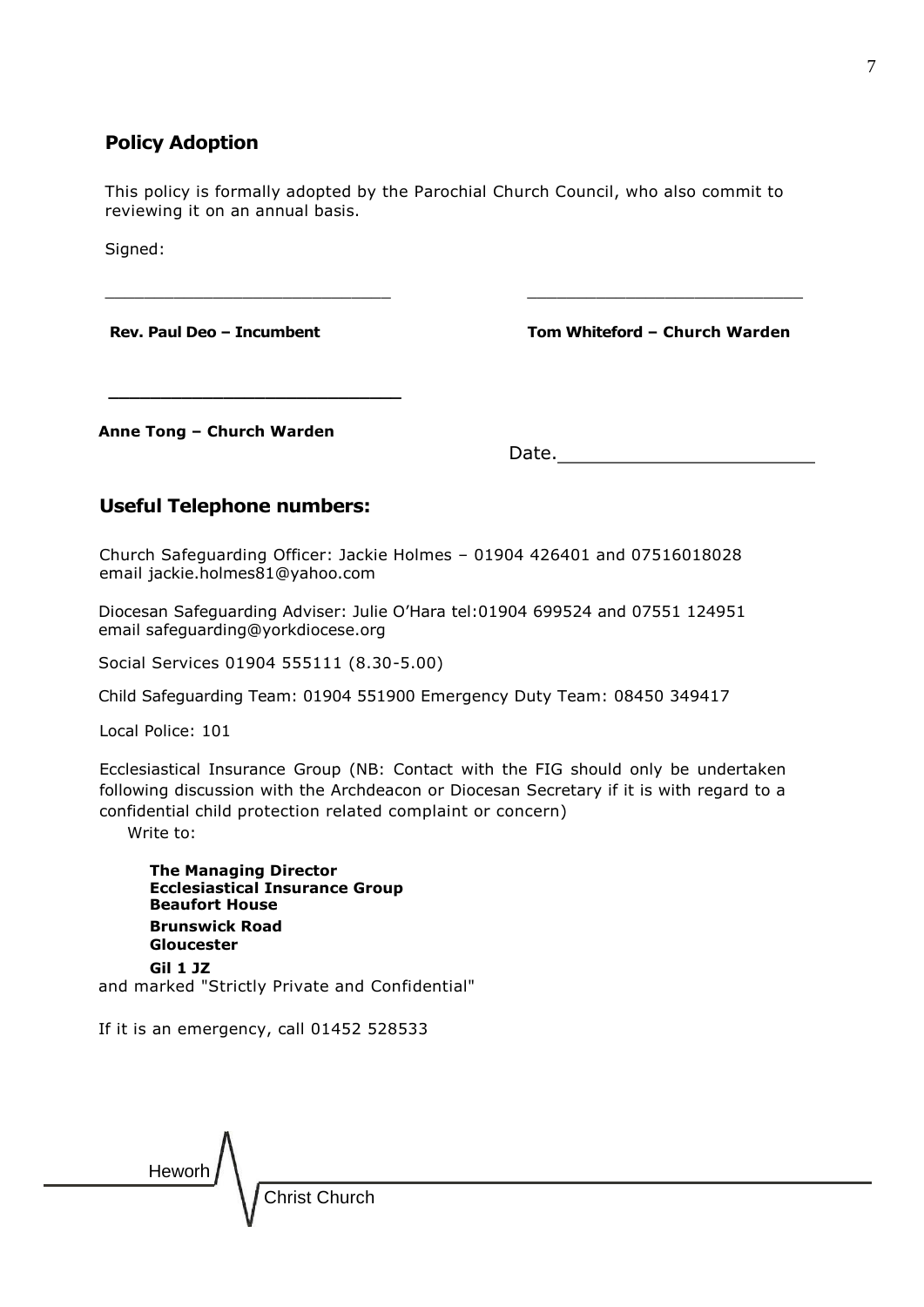# **Appendices**

### **Appendix 1**

If someone has not completed up to date safeguarding training, they will be asked for the reason and given a calendar month in which they will be expected to do so. If after that time they have chosen not to fulfil this basic obligation, we will have no option but to withhold from them permission to be a volunteer leader.

Photocopies of any evidence to support a claim that such training has been completed in a different setting will be gladly accepted.

### **Appendix 2**

It's great when 'new' people express an interest or desire to help or lead in one of our groups, but when they do, we will need to insist on this, or similar, course of events.

- The person who oversees the group will need to inform the Safeguarding Officer of the intention for someone to explore the possibility of them helping.
- They will be invited to go along as an 'observer' first, with no sense of being part of the 'team', but just to have a 'taste' of the group and how it runs.
- They will be 'interviewed', usually by the person overseeing the group, as to their suitability and sense of `calling' (which will often be very informal).
- They will be invited to help, but only under the close supervision of an established leader, all under the watchful eye of the person who oversees the group, until all the appropriate safeguarding checks have been carried out and completed.
- The Safeguarding Officer will inform the person who oversees the group as soon as all those checks have been successfully completed, when (if appropriate) any 'restrictions' will be lifted.

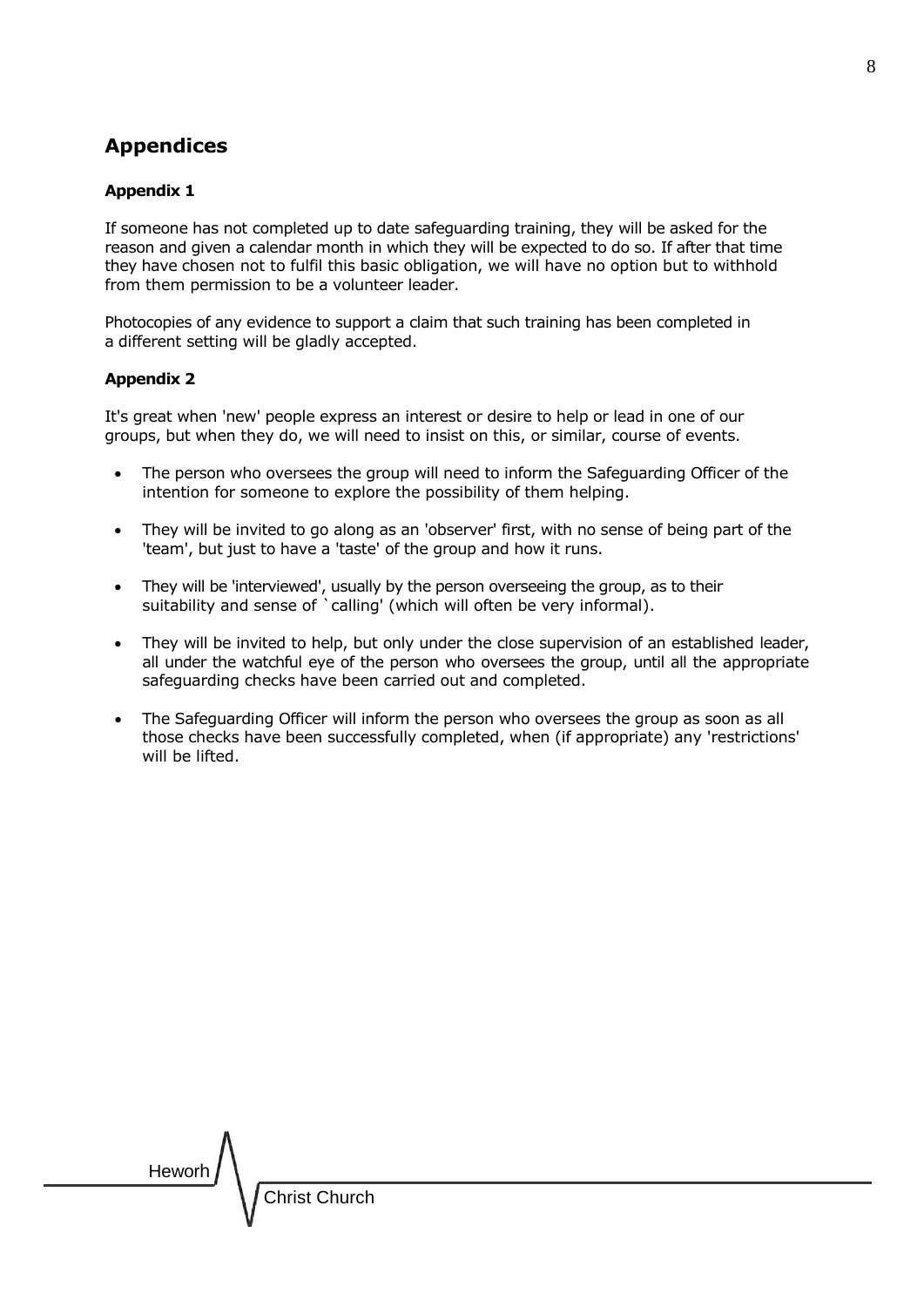### **Appendix 3**

It takes a lot of courage for a child to tell someone about abuse. So, here are some good guidelines in case you find yourself in that position:

#### **Do**

- Remain calm, accessible and receptive.
- Listen carefully, without interrupting.
- Acknowledge their courage and reassure them that they are right to tell. Let them know that you will do everything you can to help.
- Explain that you will need to share what they have told you, and what may happen as a result.
- Make a note of what was said using the child's actual words wherever possible.

#### **Don't**

- Allow your shock or distaste to show
- **Probe for more information or make assumptions**
- Make negative comments about the alleged abuser
- Promise that "everything will be o.k."
- Agree to keep the information secret
- Delay in getting emergency help if needed

If you do find yourself in this kind of situation, after the initial conversation with the child or young person, you will need to begin the process outlined in the flow chart on the next page.